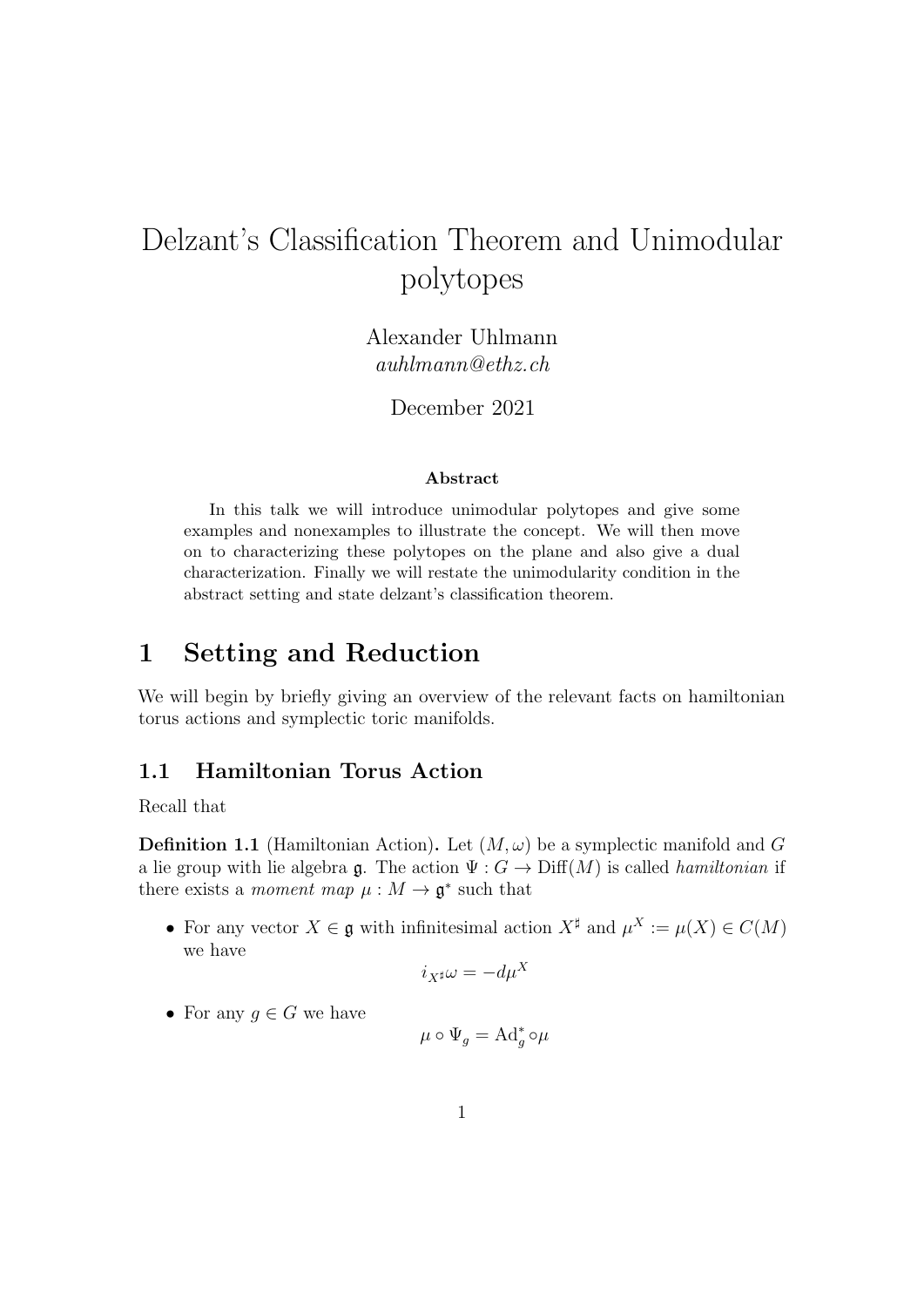**Definition 1.2** (Toric Lie Group). A *toric lie group* is a lie group  $\mathcal{T}^n$  which is abelian, compact and connected. We will denote its lie algebra by  $\mathfrak{t} := T_e \mathcal{T}^n$ . For  $\exp_{\mathcal{T}^n}: \mathfrak{t} \to \mathcal{T}^n$  we define the *integral lattice* as the Z-module  $\mathfrak{t}_\mathbb{Z} := \ker(\exp_{\mathcal{T}^n}) \subset$ t. The dual notion on  $\mathfrak{t}^*$  is called the *weight lattice* and is defined as  $\mathfrak{t}^*_{\mathbb{Z}} :=$  $\text{Hom}_Z(\mathfrak{t}_Z, 2\pi \mathbb{Z}).$ 

After choosing a Z-basis of  $t_{\mathbb{Z}}$  we gain an isomorphism  $\mathcal{J}$  such that  $\mathcal{T}^n \simeq$  $\mathfrak{t}/\mathfrak{t}_{\mathbb{Z}} \stackrel{\mathcal{J}}{\rightarrow} \mathbb{R}^n/(2\pi\mathbb{Z})^n \simeq \mathbb{T}^n$ , where  $\mathbb{T}^n = (S^1)^n$  is the standard toric lie group. The isomorphism  $\mathcal J$  is called a *splitting* of  $\mathcal T^n$ . This allows us to identify any abstract toric lie group  $\mathcal{T}^n$  with the standard toric lie group  $\mathbb{T}^n$  and its lie algebra t with  $\mathbb{R}^n$ . A more detailed account of this process can be found in Alessandro's talk [\[Imp\]](#page-7-0).

Together with the canonical identification  $(R^n)^* \simeq \mathbb{R}^n$ , this will allow us to transform the abstract case of a hamiltonian torus action  $\mathcal{T}^n$  with moment map  $\mu: M \to \mathfrak{t}^*$  to the concrete case of the standard torus action  $\mathbb{T}^n$  with moment map  $\mu: M \to \mathbb{R}^n$ . We can thus view the image of the moment map  $\mu(M)$  as a subset of  $\mathbb{R}^n$ .

A remarkable fact about hamiltonian torus actions is that the image of the moment map is a convex polytope:

**Theorem 1.3** (Atiyah, Guillemin-Sternberg). Let  $(M, \omega)$  be a compact, connected symplectic manifold with a hamiltonian toric action  $\mathbb{T}^n$  and moment map  $\mu : M \to$  $\mathbb{R}^n$ . Then the image  $\mu(M) \subset \mathbb{R}^n$  is a convex polytope.

#### 1.2 Symplectic Toric Manifolds

**Definition 1.4** (Effective Action). An action  $G$  on a manifold  $M$  is called *effective* or faithful if the action map  $\Psi: G \to \text{Diff}(M)$  is injective.

If we require our hamiltonian torus actions to be effective (which can always be achieved after taking the quotient by ker  $\Psi$ ) we incur the constraint dim  $\mathbb{T}^n \leq$ 1  $\frac{1}{2}$  dim *M*. Actions of maximal dimension are of particular interest:

**Definition 1.5** (Symplectic Toric Manifold). A symplectic manifold  $(M, \omega)$  with a hamiltonian torus action  $(\mathbb{T}^n, \mu)$  is called a *symplectic toric manifold* if  $n \leq \frac{1}{2}$  $\frac{1}{2}$  dim M and the action is effective.

As discussed, the image of the moment map  $\mu(M) \subset \mathbb{R}^n$  is a convex polytope. In the case of symplectic toric manifolds, the image is even an *unimodular polytope*. ((Proven where?))

**Definition 1.6** (Isomorphism). Two symplectic toric manifolds  $(\mathbb{T}^n, \mu_k, M_k, \omega_k), k \in$  $\{1,2\}$  are *isomorphic* if there exist a symplectomorphism  $\Phi : M_1 \to M_2$  with  $\Phi([\theta] \cdot p) = [\theta] \cdot \Phi(p)$  for all  $p \in M_1, [\theta] \in \mathbb{T}^n$ .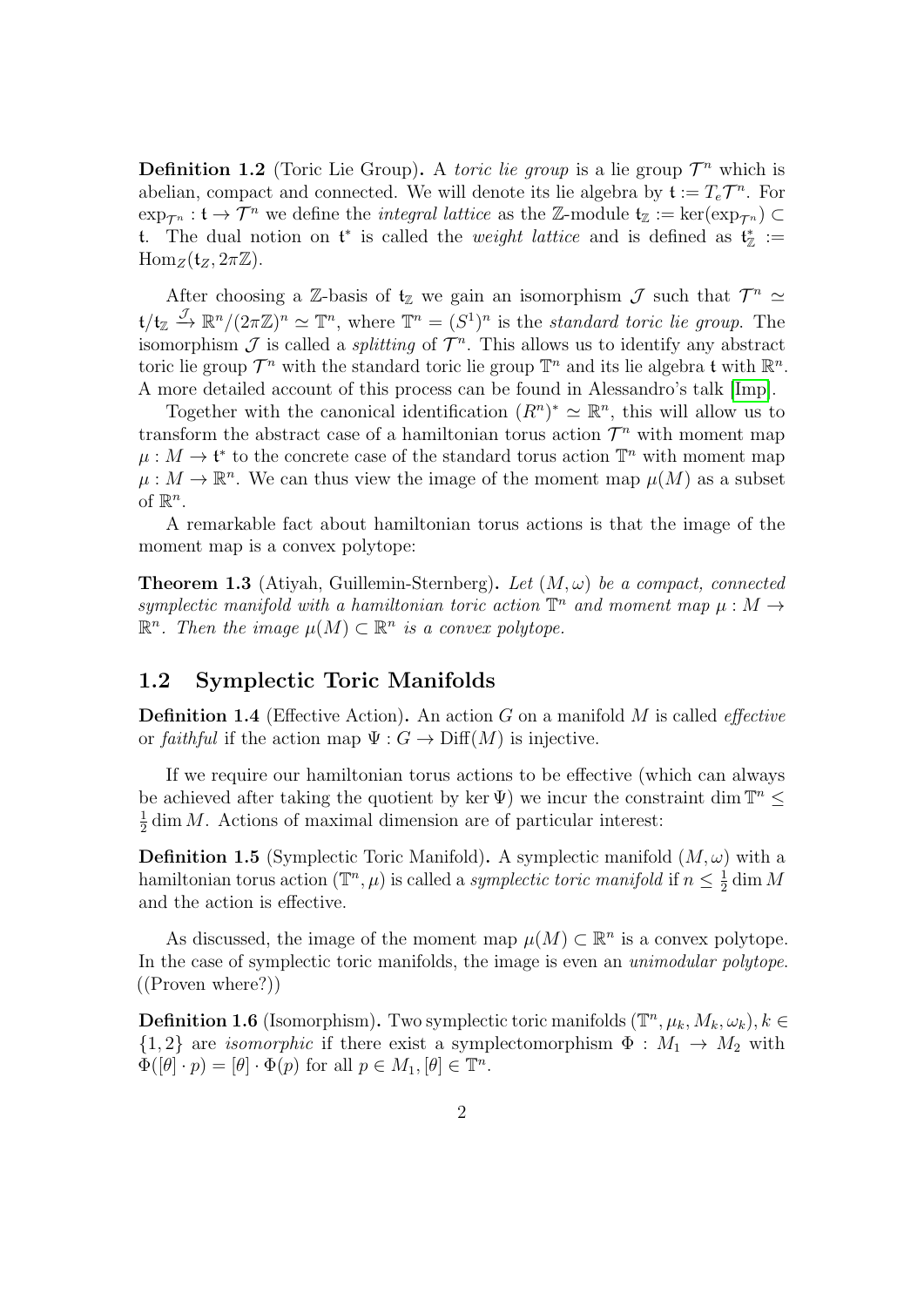

#### Figure 1: Examples of unimodular polytopes in  $\mathbb{R}^2$  [\[Can\]](#page-7-1)

## 2 Polytopes

In this section we will first introduce the basic terminology of (convex) polytopes. We will then define unimodular polytopes and illustrate the concept with some examples and nonexamples. Thereafter, we will give some basic characterizations of unimodular polytopes on the plane and finally look at a dual characterization of the unimodularity condition.

#### 2.1 Convex Polytopes

**Definition 2.1** (Convex Polytope). A convex polytope  $\Delta \subset \mathbb{R}^n$  is the convex hull of a finite set of points in  $\mathbb{R}^n$ .

Convex polytopes can alternatively be characterized as intersections of affine half-spaces:

**Theorem 2.2** (Weyl-Minkowsky). A convex polyhedron is a subset of  $\mathbb{R}^n$  that is the intersection of a finite number of affine half-spaces. A subset  $\Delta \subset \mathbb{R}^n$  is a convex polytope if and only if it is a compact convex polyhedron.

The familiar notions of vertices, edges and facets are defined as follows:

Definition 2.3 (Faces). A face of a convex polytope  $\Delta$  is a nonempty intersection of  $\Delta$  with a closed half-space H such that the intersection of the boundary of the half-space with the interior of  $\Delta$  is empty. There exists only one face of dimension n, namely the polytope  $\Delta$  itself.

A vertex is a face of dimension 0 and is also always one of the finitely many extremal points of  $\Delta$  around which the convex hull is formed. An *edge* is a face of dimension 1 and a facet is a face of codimension 1 with respect to the dimension of the polytope.

#### 2.2 Unimodularity

Equipped with these concepts we can now define unimodular polytopes.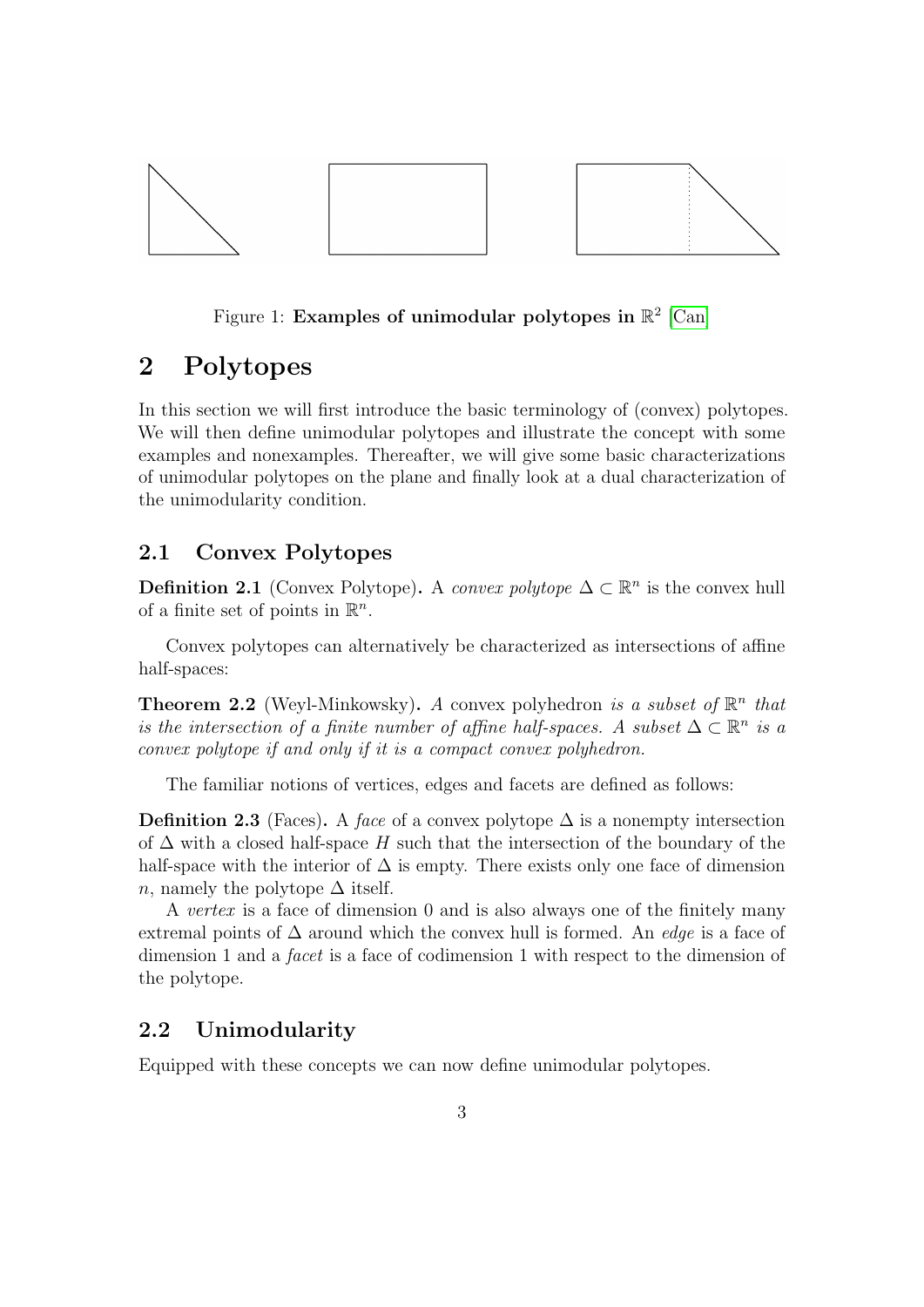

Figure 2: Nonexamples of unimodular polytopes in  $\mathbb{R}^2$ . The polytope on the left violates the smoothness condition at the upper- and rightmost vertex. The polytope in the middle violates the same condition on the two rightmost vertices. Finally, the one on the right violates the condition at every vertex.[\[Can\]](#page-7-1)

**Definition 2.4** (Unimodular Polytope). A convex polytope  $\Delta \subset \mathbb{R}^n$  is called unimodular if

- (Simplicity) there are *n* edges meeting at each vertex,
- (Rationality) the edges meeting at the vertex  $\tau$  are rational in the sense that every edge  $E_k$  is of the form  $\tau + tu_k$  where  $t \in [0, T]$  and  $u_k \in \mathbb{Z}^n$ ,
- (Smoothness) for each vertex with edges  $E_1, \ldots, E_n$  the corresponding vectors  $u_1, \ldots, u_n$  spanning the edges can be chosen to form a Z-basis of  $\mathbb{Z}^n$ .

The following lemma will prove very useful for proving that a given set of vectors  $u_1, \ldots, u_n$  is indeed a Z-basis:

**Lemma 2.5.** The vectors  $u_1, \ldots, u_n \in \mathbb{Z}^n$  form a Z-basis of  $\mathbb{Z}^n$  if and only if

| $\det  u_1 $ |  | $\boldsymbol{u}_n$ |  |
|--------------|--|--------------------|--|
|              |  |                    |  |

*Proof.* Since  $u_1, \ldots, u_n \subset \mathbb{Z}^n$  form a Z-basis of  $\mathbb{Z}^n$  iff the matrix is invertible, and the matrix is invertible iff its determinant is a unit, which in  $\mathbb Z$  are exactly  $\pm 1$ , the result follows.  $\Box$ 

#### 2.3 Unimodular Polytopes on the Plane

<span id="page-3-0"></span>Proposition 2.6 (Triangle Polytopes on the Plane). Up to translation and linear transformation in  $GL(2;\mathbb{Z})$  the unimodular polytopes in  $\mathbb{R}^2$  with three vertices are isosceles right triangles.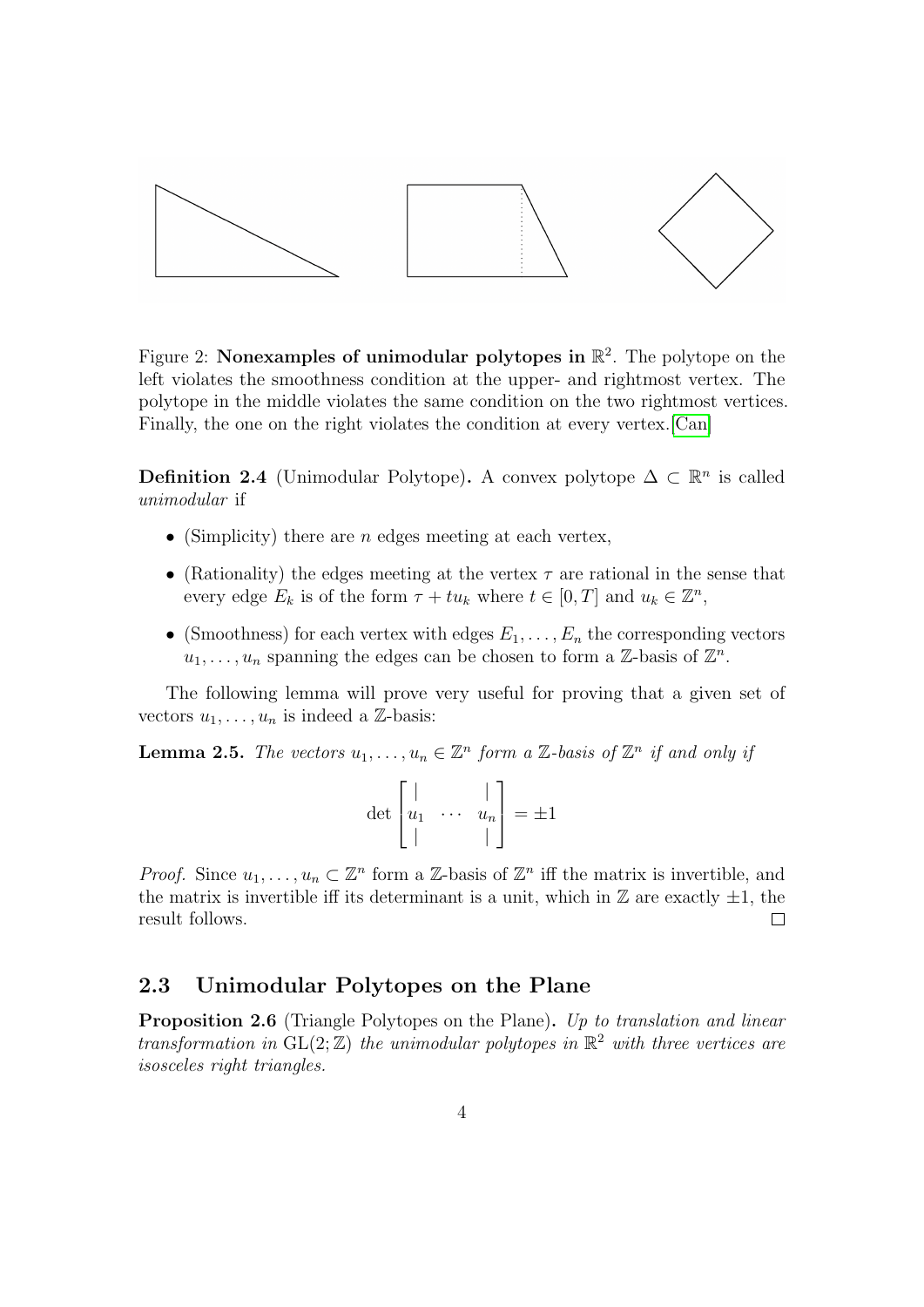

Figure 3: **Nonexample in**  $\mathbb{R}^3$ . The pyramid violates the simplicity condition at its upper vertex.[\[Can\]](#page-7-1)



Figure 4: Hirzebruch Trapezoid [\[Can\]](#page-7-1)

*Proof.* Let  $\Delta \subset \mathbb{R}^2$  be a unimodular polytope with three vertices. We begin moving one vertex to the origin  $(0, 0)$ , by the symplicity condition there are two outgoing edges. After a suitable linear transformation these edges lie on the coordinate axes and are spanned by vectors  $u_1 = (1, 0)$  and  $u_2 = (0, 1)$ . The vertices are then given by  $(0,0), (0, a)$  and  $(b, 0)$ . Let  $u_3 = (x, y) \in \mathbb{Z}^2$  be the vector spanning the edge from  $(b, 0)$  to  $(0, a)$ , we then have that  $(-u_1, u_3)$  and  $(-u_2, -u_3)$  are the vectors corresponding to the two outer vertices. After imposing the smoothness condition we get that  $x, y = \pm 1$  and since  $\Delta$  is a triangle we get that  $u_3 = (-1, 1)$ . Hence,  $a = b$  and  $\Delta$  is (after linear transformation) an isosceles right triangle.  $\Box$ 

We can also characterize the unimodular polytopes with four vertices:

Definition 2.7 (Hirzebruch Trapezoid). The Hirzebruch Trapezoid with parameters  $a, b \in \mathbb{R}, n \in \mathbb{N}$  denoted  $H_{a,b,n}$  is the unimodular polytope with vertices

$$
(0,0), (0,b), (a,b), (a+nb,0)
$$

**Proposition 2.8** (Four-Vertex Unimodular Polytopes on the Plane). Let  $\Delta \in \mathbb{R}^2$  be a four-vertex unimodular polytope. Then, after translation and linear transformation in  $GL(2;\mathbb{Z})$ ,  $\Delta$  is a Hirzebruch Trapezoid.

Proof. This proof works analogous to the proof of [2.6.](#page-3-0)

 $\Box$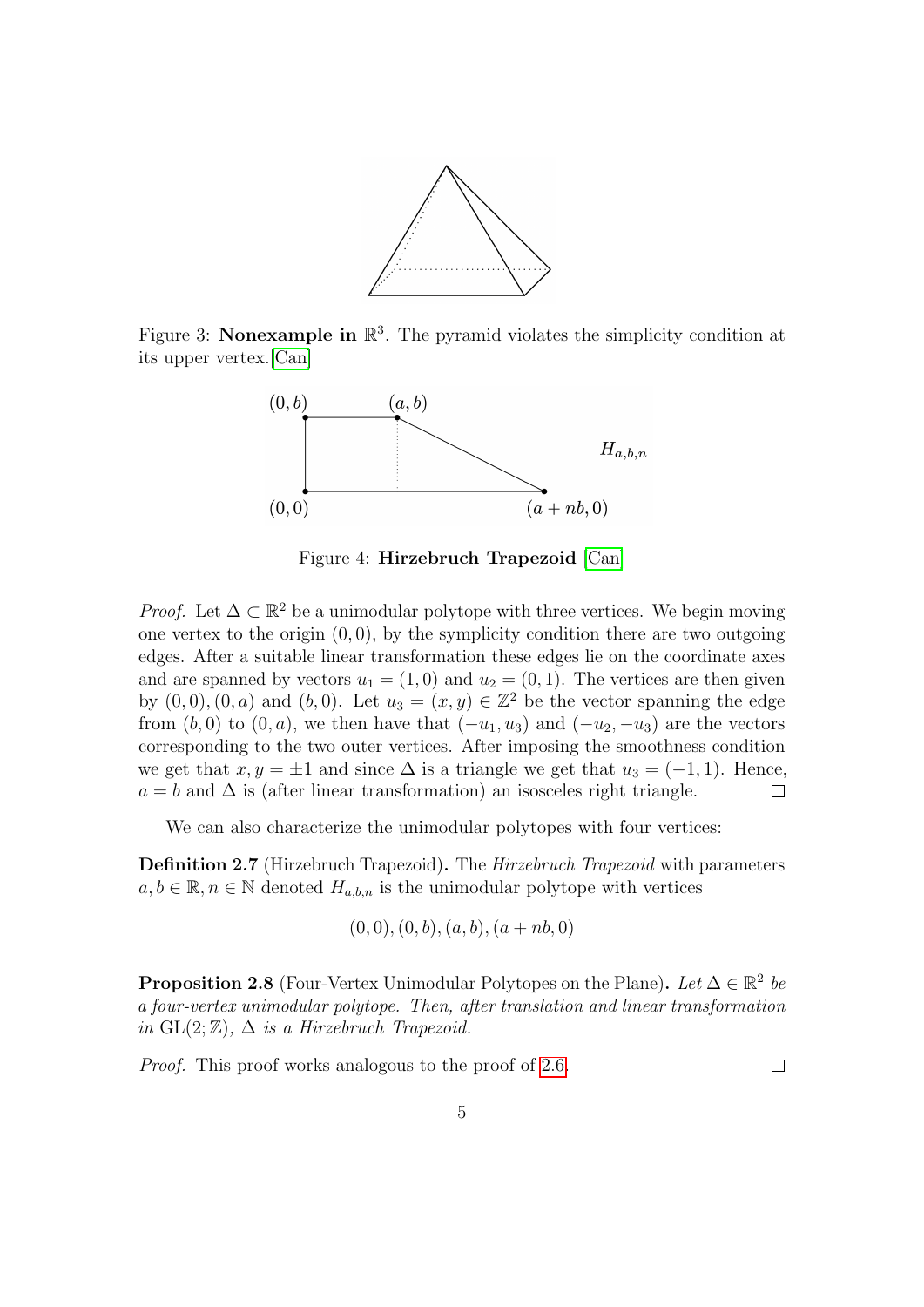#### 2.4 Dual Characterization

The unimodularity condition can be translated into a condition on the normal vectors of the facets:

**Proposition 2.9.** Let  $\Delta \in \mathbb{R}^n$  be a unimodular polytope,  $v \in \Delta$  a vertex and  $u_1, \ldots, u_n \in \mathbb{Z}^n$  be the corresponding edge vectors forming a  $\mathbb{Z}$ -basis. Then there are n facets meeting at v (each one containing all but one of the  $u_k$ vectors) and the primitive inward-pointing normal vectors to these facets also form  $a \mathbb{Z}$ -basis of  $\mathbb{Z}^n$ .

*Proof.* After a suitable translation and linear transformation  $A \in GL(n, \mathbb{Z})$  v lies in the origin an the vectors  $u_k$  form the standard basis of  $\mathbb{R}^n$ , i.e.  $u_k = e_k$  for all k. The facets meeting at  $v$  are then exactly given by

$$
E_k = \{(x_1, ..., x_{k-1}, 0, x_{k+1}, ..., x_n) | x_i \in \mathbb{R}\} \cap \Delta
$$
  
= span{u<sub>1</sub>, ..., u<sub>k-1</sub>, u<sub>k+1</sub>, ..., u<sub>n</sub>} \cap \Delta

The primitive inward-pointing normal vector  $v_k$  to  $E_k$  is thus exactly  $u_k$  and  $(v_1, \ldots, v_n)$  is again a Z-basis of  $\mathbb{Z}^n$  since  $(u_1, \ldots, u_n)$  was also one. If we now reverse the linear transformation  $A, ((A<sup>T</sup>)<sup>-1</sup>v<sub>1</sub>, ..., (A<sup>T</sup>)<sup>-1</sup>v<sub>n</sub>)$  is still a Z-basis and the proposition follows.  $\Box$ 

This allows us characterize a unimodular polytope  $\Delta \in \mathbb{R}^n$  with facets  $E_k, k =$  $1, \ldots, d$  and corresponding primitive inward-pointing normal vectors  $v_k$  as follows:

$$
\Delta = \{x \in \mathbb{R}^n \mid \langle x, v_k \rangle \ge c_k, c_k \in \mathbb{R}, k = 1, \dots, d\}
$$

Note that  $\Delta$  is the intersection of the closed half-spaces  $H_k = \{x \in \mathbb{R}^n \mid \langle x, v_k \rangle \geq 0\}$  $c_k$ .1§

**Example 2.10.** Let  $\Delta = \{x \in \mathbb{R}^2 \mid x_1 \geq 0, x_2 \geq 0, x_1 + x_2 \leq 1\}$  be the standard isosceles right triangle. It can also be written as

$$
\Delta = \{x \in \mathbb{R}^2 \mid \langle x, (1,0) \rangle \ge 0, \langle x, (0,1) \rangle \ge 0, \langle x, (-1,-1) \rangle \ge -1\}
$$

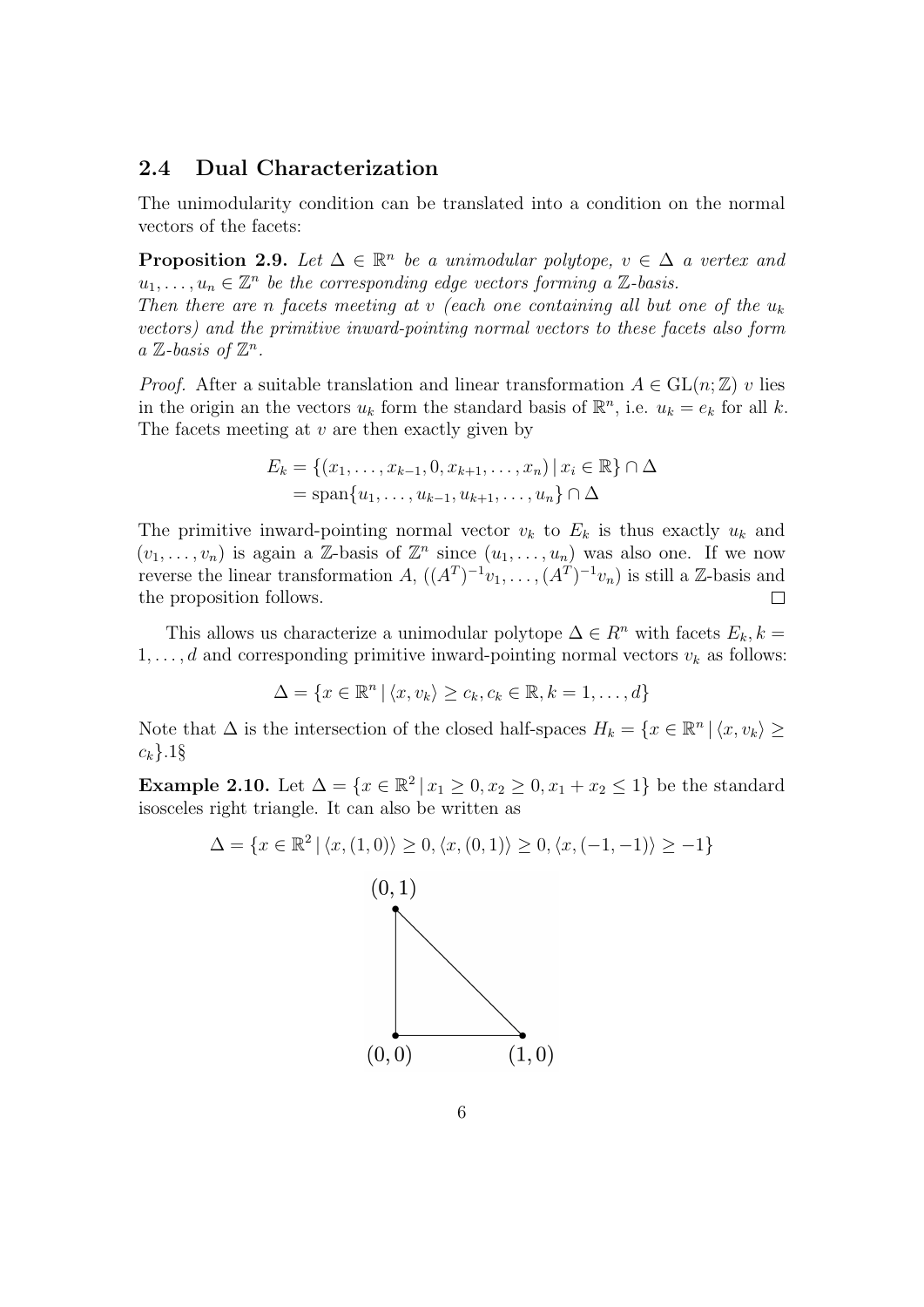## 3 Delzant's Classification Theorem

For  $(\mathbb{T}^n, \mu, M, \omega)$  a hamiltonian torus action, the unimodularity condition for the abstract convex polytope  $\mu(M) = \Delta \subset \mathfrak{t}^*$  can be restated as follows:

**Definition 3.1** (Abstract Unimodularity).  $\Delta \subset \mathfrak{t}^*$  is *unimodular* if and only if for each vertex v there exist a neighborhood U of v and a Z-basis  $\eta_1, \ldots, \eta_n$  of the weight lattice  $\mathfrak{t}_{\mathbb{Z}}^*$  such that

$$
\Delta \cap U\{v+t_1\eta_1 + \cdots + t_n\eta_n \,|\, t_i \in [0,\varepsilon)\}\
$$

This definition encompasses simplicity, rationality and smoothness.

We can now state delzant's theorem which allows us to classify symplectic toric manifolds based on their moment map image:

**Theorem 3.2** (Delzant). Symplectic toric manifolds are classified up to equivalence by unimodular polytopes up to translation. Specifically, the bijective correspondence between these two sets is give by the moment map:

> {symplectic toric manifolds} (equivalence)  $\xrightarrow{1-1} \frac{\{unimodular\ polytopes\}}{\sqrt{u^2+1}}$ (translation)  $(\mathbb{T}^n, \mu, M, \omega) \longmapsto \mu(M)$